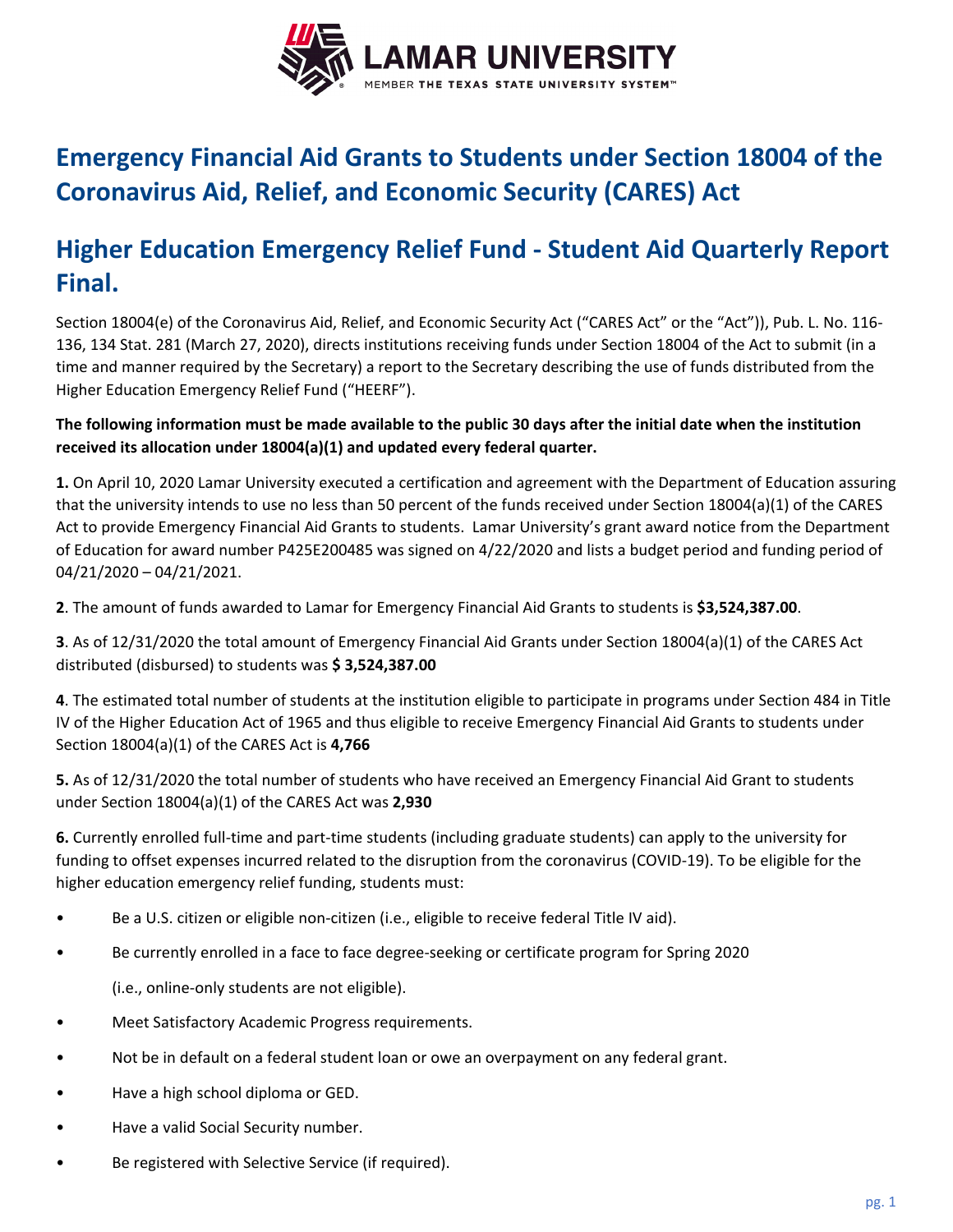

Not have a federal or state conviction for drug possession or sale

\*Actual eligibility will be based on the above requirements and answers to the supplemental questions. The award amount will depend on the number of applicants and the availability of funds.

Students will be awarded a maximum amount based on their EFC as follows:

| <b>EFC Range</b>           | Max award amount |
|----------------------------|------------------|
| 0 EFC                      | \$1,500          |
| Full Pell eligibility      |                  |
| 0-\$5,576                  | \$1,250          |
| Pell eligible              |                  |
| \$5,577 and above          | \$1,000          |
| EFC above Pell eligibility |                  |
| <b>Without EFC</b>         | \$1,000          |

These maximum amounts may be amended for extenuating need based on student documentation. A total maximum of \$6195 for need rank 1‐7, as approved on an individual basis and based on documentation.

| <b>Emergency Aid Component</b>           | <b>CARE Grant</b> | <b>Need Rank</b> |
|------------------------------------------|-------------------|------------------|
| Food                                     | \$500             |                  |
| Housing (rent, mortgage, moving expense) | \$500             |                  |
| Technology/Supplies                      | \$400             | 3                |
| Other/Personal Expenses (bills)*         | Up to \$1000      | 4                |
| <b>Tuition Assistance</b>                | Up to \$1000      | 5                |
| Medical *                                | Up to \$6195      | 6                |
| Child or Dependent Care *                | Up to \$5000      |                  |

\*Documentation required to be included with the COVID‐19 Emergency Aid Application

To qualify for this emergency grant, students must be Title IV eligible and have expenses related to the disruption of campus operations due to COVID‐19. To be considered, students must have a 2019‐2020 FAFSA online. Students who are not eligible to file a FAFSA will be considered for funding through the Cardinal Emergency Fund.

The COVID‐19 Emergency Aid Application opened on May 1st and will remain open until funding is exhausted. Awards will be determined on a first come/first served basis. A COVID-19 Emergency Aid Application will be required to assess the student's immediate financial needs. The online form will also be used to determine awards for Cardinal Emergency Funds and available FSEOG funds.

**7.** Instructions, directions and guidance concerning Emergency Financial Aid Grants can be found at : https://www.lamar.edu/financial‐aid/resources/covid‐19‐emergency‐aid‐application.html The department of Scholarships and Financial Aid reached out to all qualified students via email on 5/4/20 to inform them that the application was open. Additional notice of the application came via campus announcement made on 5/4/20 follows:

## **COVID‐19 Emergency Aid Application Now Available**

Emergency grants are available to assist students who were impacted by COVID‐19 and need financial assistance. These one‐time grants will be made available on a first come, first served basis, dependent on funding. This **application** supports consideration for two funding sources: The Emergency Financial Aid Grants to Students under